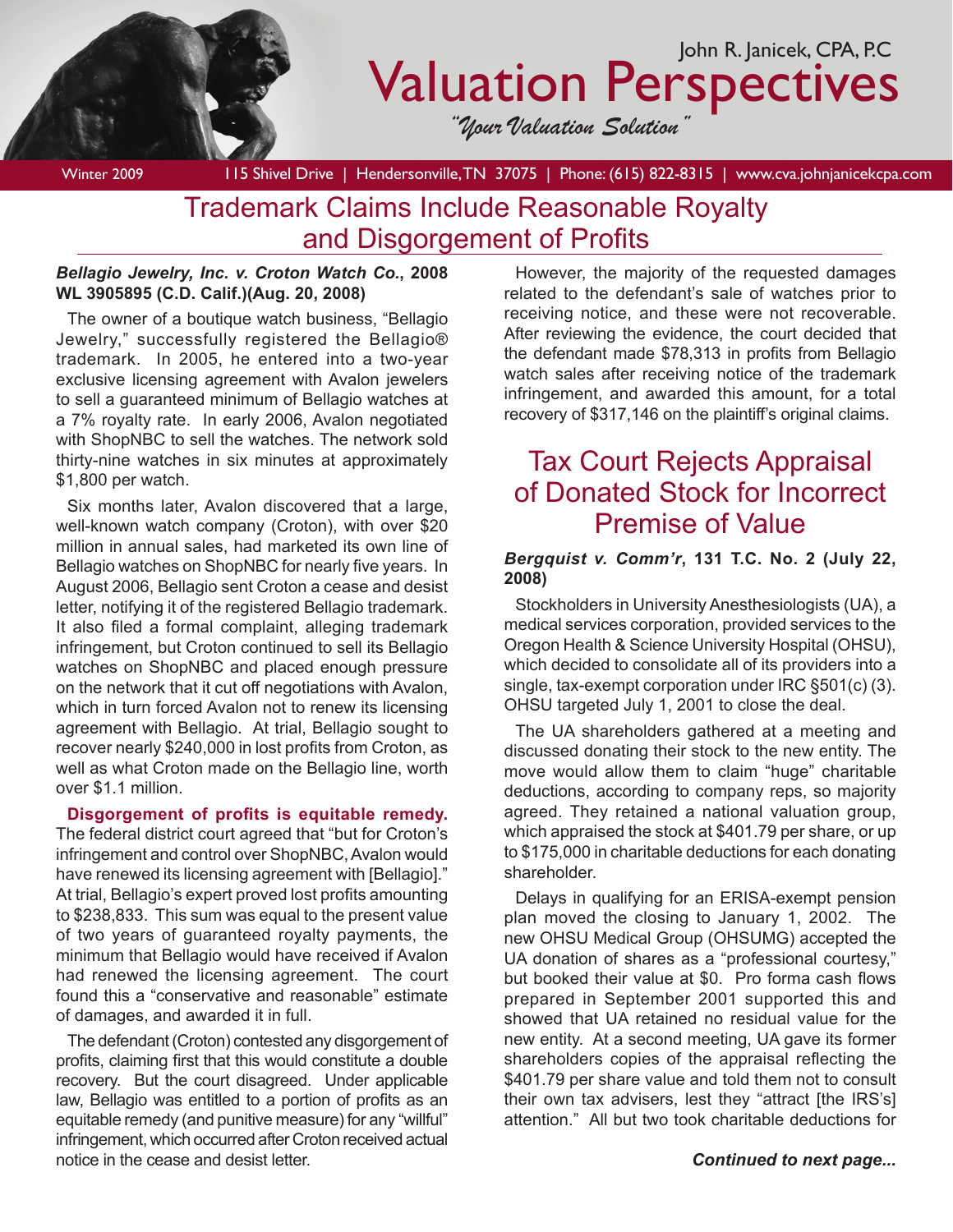their donated stock, per the appraised value, and the IRS assessed substantial deficiencies.

**Going concern premise makes 'dramatic difference.'** At trial, the Tax Court attributed the "dramatic difference" between the parties' appraised values to their different premises of value. The taxpayers' expert valued UA as a going concern, because as of the valuation date of September 2001, consolidation was still uncertain. The government's approval of an ERISA-exempt pension plan was a "necessary condition for the consolidation," the taxpayers argued, offering the original appraisal of \$401.79 per share as well as a second appraisal valuing UA stock between \$323 and \$326 per share.

The IRS expert applied a liquidation premise of value, maintaining that UA was "very likely" to cease operations after the consolidation. Using UA's balance sheet to determine the book value of its assets and liabilities, he made appropriate adjustments and valued total assets at nearly \$3.66 million, minus total liabilities of \$2.20 million, leaving a net equity value of \$1.46 million. Based on M&A and restricted stock studies, he also applied a 35% lack of control discount and a 45% lack of marketability discount to UA's equity value, resulting in a final fair market value of \$521,373, or between \$35 and \$37 per voting share.

**Taxpayers' selection was 'self-serving.'** The court dismissed the petitioners' "going concern" premise of value. "OHSUMG's ability to offer a governmental plan clearly was not a major requirement for the planned consolidation but simply a potential benefit." In fact, when OHSUMG could not qualify for a governmental pension, it implemented an ERISA-compliant plan, to become effective in time for the consolidation. The taxpayers' arguments were self-serving, the court said, and their appraisal "conveniently" failed to explain the basis for their selection of a going concern premise of value. Further, they failed to point out any significant flaws in the IRS appraisal, and the court adopted its discounted value of UA shares, without any further adjustment.

Finally, the court found taxpayers liable for the 40% accuracy-related penalties pursuant to IRC §6662 (h). (The penalty applies when a "gross valuation misstatement" results in the taxpayers claiming a value 400% or more of the "correct value"). The good faith exception—for relying on a "qualified appraisal" by a "qualified appraiser" after due investigation of the stock's value—did not apply. Taxpayers "cannot blindly rely on advice from advisers, [or] on an appraisal." In this case, the doctors were well educated and aware of the new company's decision to book their donated shares at zero. That, plus the warning not to consult tax advisors, should have "put [them] on notice as to the inaccuracy of the claimed donations."

## Expert Evidence Helps Decide Partnership 'Divorce'

### *Schuetzle v. Lineberger***, 2008 WL 2406825 (Wash.) (June 16, 2008) (unpublished)**

Like divorce cases, partnership dissolutions are often costly and conflicted. And in both settings, one party's qualified valuation professional can help decide the outcome—especially when the opposing party opts not to retain an expert.

**Expert concludes club worth over \$1 million**. Two married couples formed a partnership to run an athletic club. After six years in operation, the majority owners (60% partnership interest) terminated the 40% owners. The minority partners sued for a dissolution and accounting of the partnership, and the court held a valuation hearing. The minority partners presented a valuation expert, who used the combined income, market, and asset approaches to conclude that the club was worth nearly \$1.08 million. He also calculated \$93,510 in unpaid distributions to the minority partners.

By contrast, the majority partners did not retain an expert appraiser or offer an alternate valuation. Rather, the couple's husband simply testified that the expert's value conclusions were "much too high" for "various reasons," including increased competition from other health clubs.

Not surprisingly, the trial court credited the expert's testimony, with a couple of exceptions. It rejected an adjustment to the club's income based on "minimally adequate staffing," as well as his optimistic view that the club would rebound from the increased competition and a stagnant growth rate. To reflect these concerns, the trial court discounted the expert's value by 25%, arriving at a final value of \$807,000. The minority partners' 40% share amounted to \$322,800, plus unpaid distributions. The majority partners appealed.

**Hard to argue without alternative valuation evidence**. In an unpublished decision, the Washington Court of Appeals reviewed the trial court's conclusions. Although the court didn't discuss the valuation evidence in much detail, it found the trial judge acted reasonably in accepting the expert evidence as a starting point especially given the lack of a credible, alternative valuation from the opposing side. It was also within the judge's discretion to make appropriate adjustments, including the blanket 25% discount. "The trial court took the weaknesses of [the expert's] valuation into account and discounted his final calculation," the higher court held, in confirming the valuation conclusion as well as the unpaid distributions.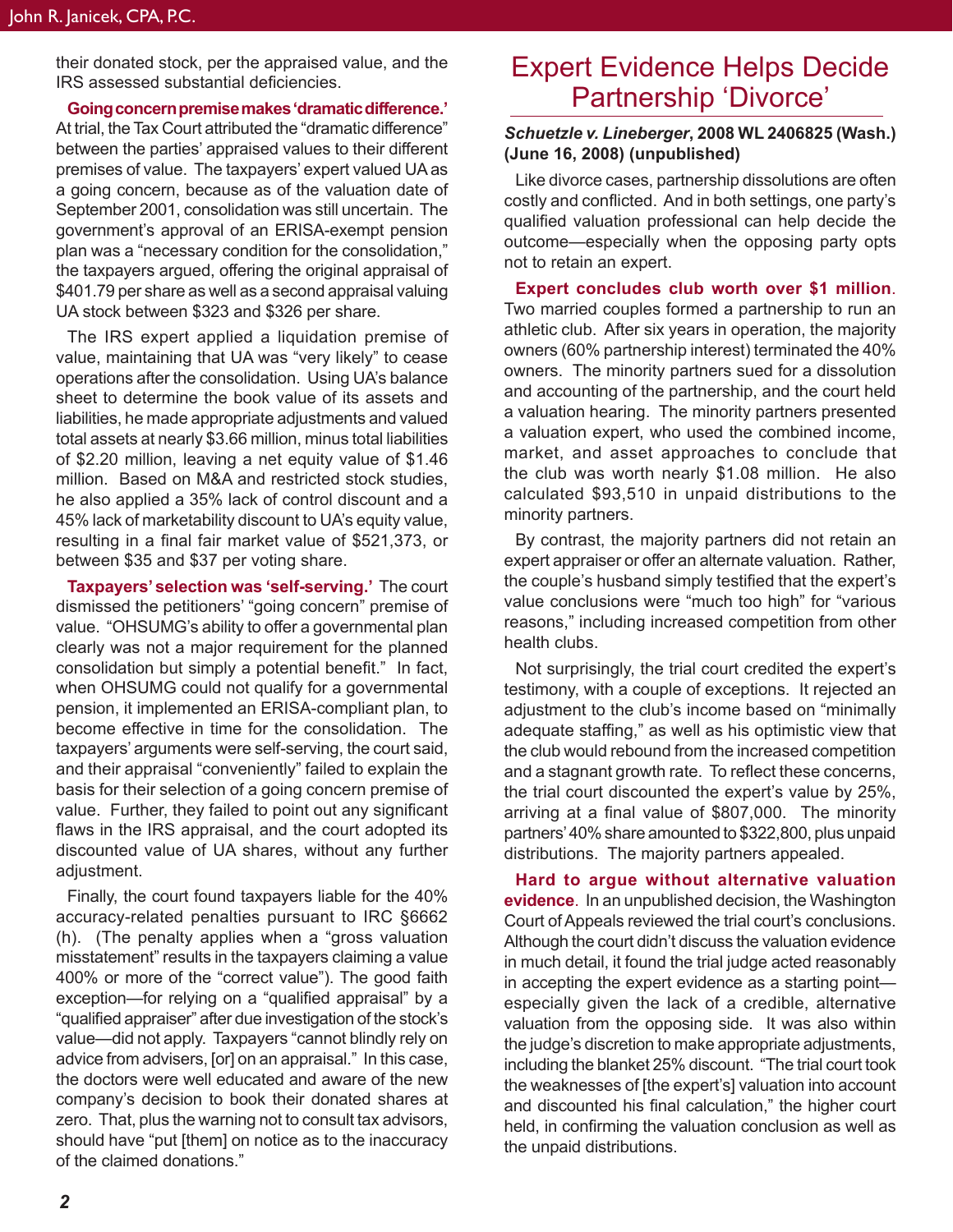## Does Buy-Sell Contract Trump Statutory Shareholder Remedies?

### *Kortum v. Johnson***, 2008 WL 3931544 (N.D.)(Aug. 28, 2008)**

When a closely held, private professional practice terminates the employment of a minority shareholder, there is often a clash between the "at will" doctrine of employment law and the broad equitable remedies offered by a state's shareholder oppression statutes. *Another key issue:* Can a buy-sell agreement preempt the conflict by limiting the minority shareholder's rights upon termination to a nominal sum?

**Doctors value practice at \$5.** In setting up their medical clinic, five physicians each contributed \$25,000 and received 5,000 shares in return; they later contributed another \$50,000 apiece to cover expenses, after which they shared equally in profits, lab fees and overhead contributions. Their operating agreement provided that if shareholders "voluntarily or involuntarily" terminate their employment, "for any reason whatsoever," they are to sell their shares at \$0.04 per share (or \$1.00 for \$25,000). The shareholders also agreed to review the stock price at the annual meetings, and if unable to agree, then the sale of any share would be at book value.

After three years in operation, the clinic terminated one of the doctor/shareholders, and offered her \$1.00 in return for her stock. She refused, and sued the shareholders for breach of fiduciary duty and for the statutory fair value of her stock. The shareholders asked the court to enforce the buy-sell provisions. The trial court found that, according to the operating agreement, the doctor was an "at will" employee and had bargained away any rights to shareholder oppression remedies. It dismissed her complaint and ordered the corporation to pay her \$1.00.

#### **Owner/employee has different expectations.**

On appeal, the doctor argued that she was unfairly deprived of her entire investment in the practice, her continued earnings and employment and her patient base and accounts receivable—all for \$1.00. She claimed entitlement to her pro-rata share of the medical corporation as a going concern. The shareholders reasserted their prior arguments, that she agreed to the repurchase of her shares at the contract terms and could acquire no greater rights simply by virtue of her minority shareholder status.

The appellate court agreed that the doctor was an at-will employee, adding that "within many closely held enterprises, it is not as easy to separate out the employment relationship from the ownership

relationship." In these cases, the inquiry is whether the minority shareholder had a reasonable expectation of continued employment. Accordingly, the corporation's shareholders owed the doctor a fiduciary duty as a shareholder and a shareholder/employee. The trial court, in concluding the opposite, had relied on cases in which employees acquired nominal ownership as part of their compensation. In this case, the doctor helped form and capitalize the corporation; she made the same contributions and received the same shares as the other members. The buy-sell agreement did not relieve the shareholders of their statutory duties, and the trial court should have determined whether their conduct toward the owner/employee was unfairly prejudicial.

The court remanded the case for findings as to whether the doctor had reasonable expectations of continued employment. Signing such a restrictive buy-sell agreement could be some evidence that she did not. Still, other factors (such as whether a shareholder's salary constituted de facto dividends and whether procuring employment was a significant reason for investing in the business) could support an alternate finding. If the shareholders acted unfairly, then she would be entitled to relief under the shareholder oppression statutes and the trial court would have broad discretion to fashion an equitable remedy. If the court found no unfair prejudice, then the buy-sell price of \$0.04 per-share would apply, or \$200 for a total ownership of 5,000 shares.

## 10 Tips to Protect Expert-Attorney Communications

The vast majority of courts now adopt a "pro-discovery" stance regarding the disclosure requirements for a party's testifying expert as codified in Rule 26(2) (b) of the applicable rules of civil procedure (state and federal). An attorney's provision of information to an expert may be afforded some protection, under either the attorney-client privilege or the work product doctrine. However, a safer assumption to make—right from the beginning of a litigation matter—is that *any* correspondence or communication between the attorney(s) and expert(s) may be discoverable as information forming the basis of the expert's opinion.

This general rule is broad enough to include discussions between attorneys and experts, emails, notes, voice mail messages and other recorded conversations. Consequently, attorneys and their experts—including financial analysts, business appraisers, and economic damages experts—should:

1. Remember that an expert's entire file may receive very limited protection from disclosure.

*Continued to next page...*